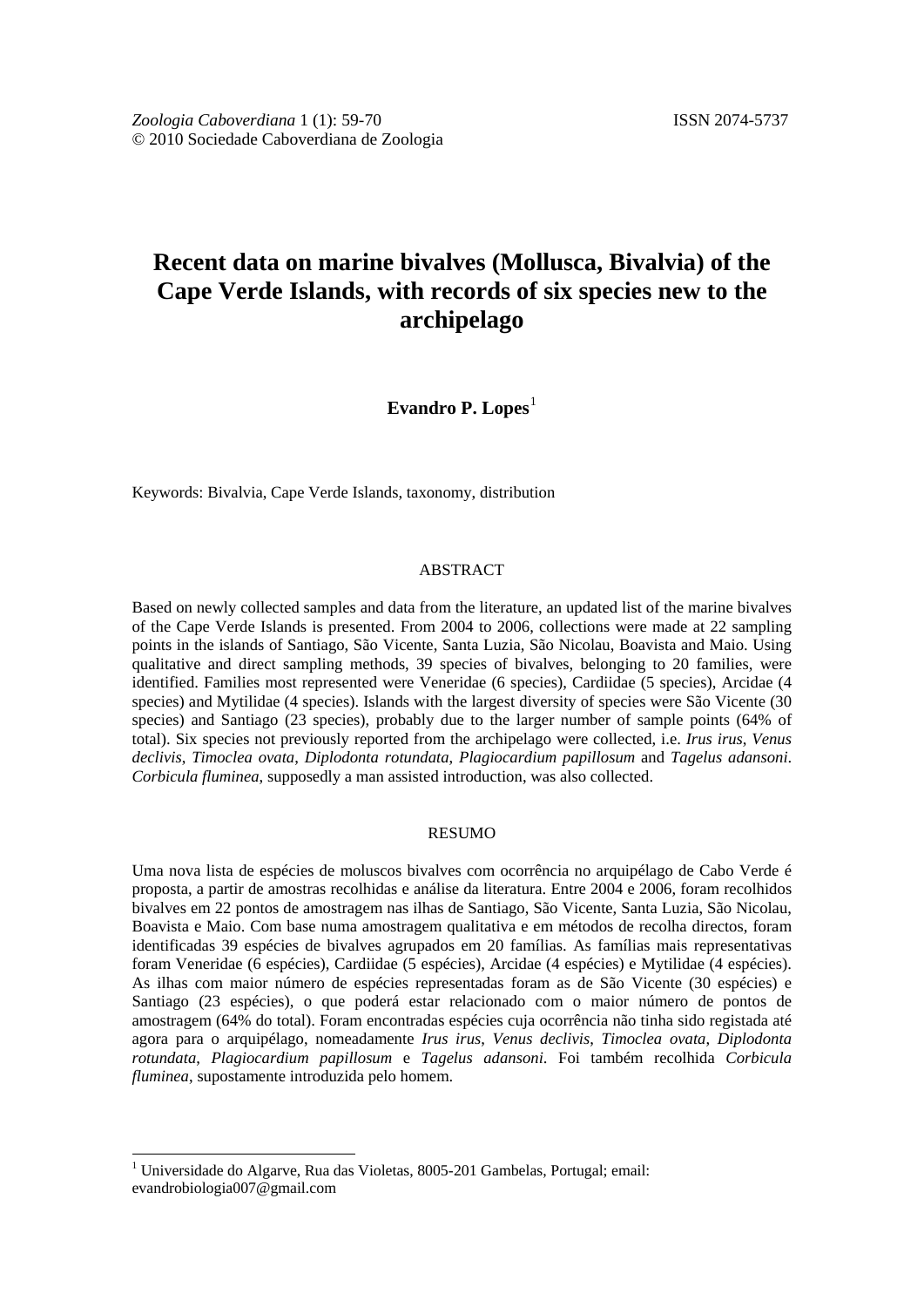#### INTRODUCTION

Bivalve mollusks or clams (Mollusca, Bivalvia) are soft-bodied invertebrates that usually produce an exoskeleton (shell) by precipitation of calcium carbonate. The shell consists of two valves, united by a ligament (Ruppert *et al.* 2005). Bivalve mollusks are cosmopolitan, but their distribution is limited by several factors like mode of reproduction, water currents, water temperature, salinity, depth and sediment type (Silva & Mantalverne 1980).

The Cape Verde archipelago is located *c*. 500 km off Senegal, West Africa, between latitudes 14º50'N-17º20'N and longitudes 22º40`W-25º30'W. It is composed of 10 islands and several islets, some of latter being satellites of the main islets, while others are entities of their own. The islands are divided into two groups: the Barlavento (Windward) islands (Santo Antão, São Vicente, Santa Luzia, São Nicolau, Sal and Boavista) and the Sotavento (Leeward) islands (Maio, Santiago, Fogo and Brava). Natural resources are few and terrestrial ecosystems are fragile and sensitive to changes caused by extreme environmental imbalances.

A great diversity of marine organisms exists in Cape Verde and this also applies to bivalve mollusks. They are often collected,

together with the gastropod *Strombus latus* Gmelin, 1791, for decorative purposes, mainly *Glycymeris formosus* (Reeve, 1843), *Lyrocardium aeolicum* (Born, 1780) and *Nodipecten corallinoides* (d'Orbigny, 1834) (Almada & Lopes 1998). So far, the bivalves of Cape Verde have remained little studied. Saldanha (1997) dealt with the underwater fauna of the eastern Atlantic, while Guerreiro & Reiner (2000) listed the mollusks known from São Vicente island. The Second National Report on Biodiversity (SEPA 2001), only mentioned two families of bivalve mollusks from Cape Verde. There exists considerable discrepancy in taxonomic treatment between the publications mentioned above, especially regarding the nomenclature of species level taxa.

The study of mollusks from Cape Verde should make an important contribution to malacological systematics in general and to the conservation of local marine biodiversity in particular. The main objective of the present work was to contribute to the knowledge of marine bivalves of the Cape Verde archipelago by clarifying their taxonomy, establishing spatial distribution of taxa in the islands and to increase the number of species recorded in the archipelago.

# MATERIAL AND METHODS

SAMPLING Specimens were collected from April 2004 to July 2006 at 22 sampling sites (Fig. 1) on the islands of São Vicente (Calhau, Matiota, Baía das Gatas, Salamansa, Baía do Porto Grande, São Pedro, Tupim), Santa Luzia (Palmo a Tostão), São Nicolau (Barril, Tedja, Cacimba, Urina D'Ose), Boavista (Ervatão, Curral Velho, Ponta Cosme, João Barrosa), Maio (sand extraction area in the north of the island) and Santiago (Gamboa, Prainha, Praia Baixo, São Francisco, Tarrafal).

Sites were searched qualitatively, with the minimum requirement of collecting the maximum number of species present. Specimens were collected in the intertidal zone (by direct observation at low tide), up to 6 m deep in coral areas (by snorkeling) and up to 30 m deep (by mechanical sand dredgers at 30 m of coastline in the north of Maio). Sampling sites had different types of substrate, including sand, silt, rocks and gravel.

IDENTIFICATION Screening of the collected material was carried out with stereo microscopes to assort it into species or higher taxonomic categories. After screening, the material was stored in labeled plastic bags. Identification of the material was carried out using Fischer *et al.* (1981, 1987, 1990), Schneider (1992), Saldanha (1997), Lloris & Rucabado (1998), Guerreiro & Reiner (2000) and Leal (2002). As a base criterion (cf. Rolán 2005), the morphological characteristics of the shell (grooves, spines) were taken into account. After morphological analysis, the samples were photographed and simple frequency analyses were carried out in an MS® Office Excel sheet.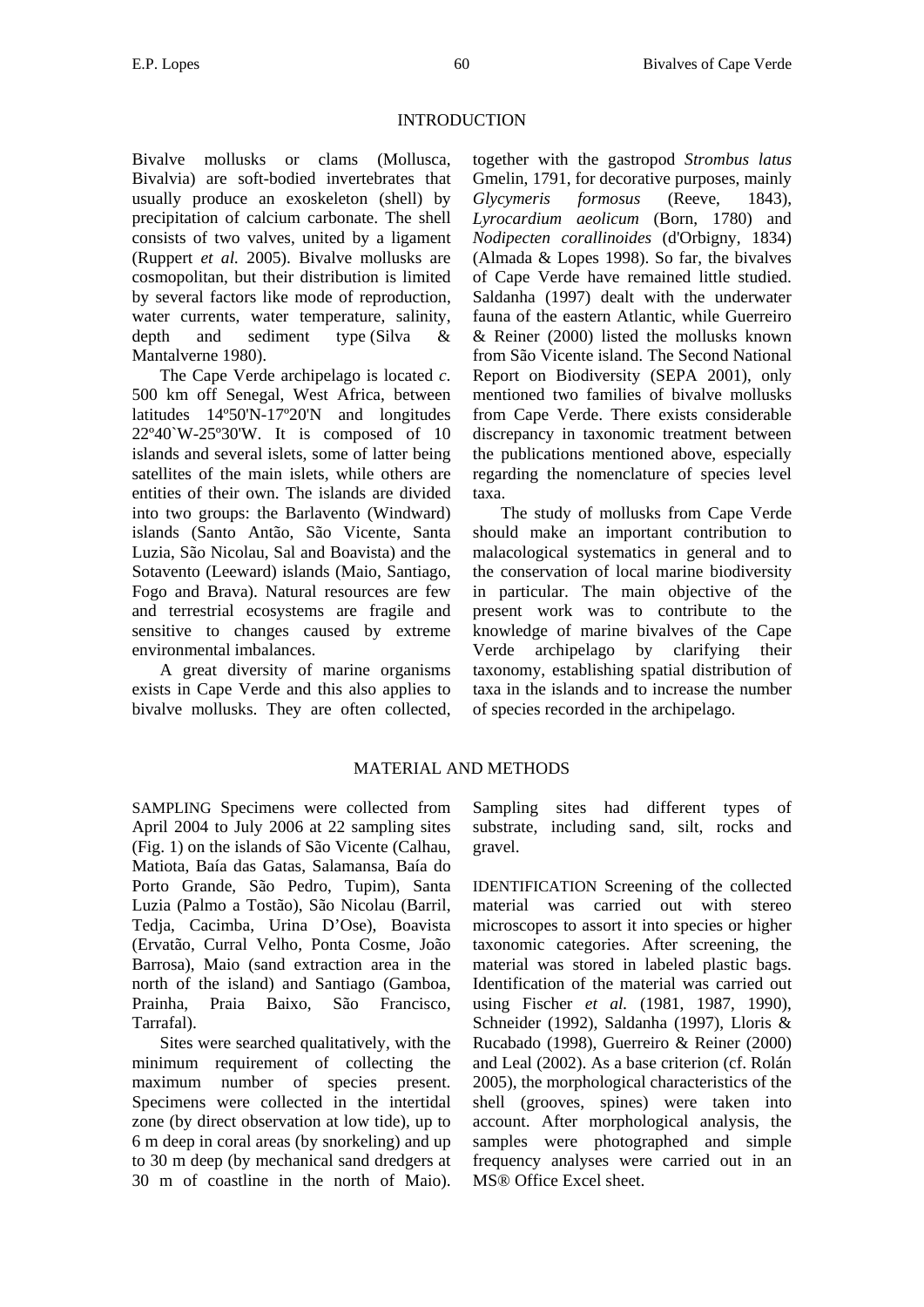

Fig. 1. Map of the Cape Verde Islands, showing sampled islands (grey) and sampling sites.

### RESULTS

The material collected in this study yielded 39 species of bivalves, distributed in 20 families<sup>[1](#page-2-0)</sup>. Of these, 33 had been reported from Cape Verde before, while six species (of the families Veneridae, Ungulinidae, Cardiidae and Solecurtidae) are reported for the first time for the islands. Islands with the largest number of species were São Vicente (30) and Santiago (23), representing 77% and 54%, respectively, of the total number of species identified. In other islands, the number of species was smaller, i.e. 21 in Santa Luzia, 19 in Maio, 15 in Boavista and 13 in São Nicolau (Table 1).

The most common families were Veneridae (6 species), Cardiidae (5), Arcidae (4), Mytilidae (4), Pectinidae (3), Lucinidae (2) and Ostreidae (2), with the remaining 13 families being represented by a single species. Apart from being the most common, species of Veneridae showed the widest distribution in the archipelago, being found in sandy and muddy sediments. Species of Arcidae, Cardiidae, Chamidae, Lucinidae and Spondilidae were also found in all islands sampled. Families most restricted were Tellinidae, Ungulinidae and Solecurtidae, being found in a single sample only. Spondilidae and Chamidae were each represented by a single species in all islands sampled, i.e. *Spondylus senegalensis*  (Schreibers, 1793) and *Pseudochama radians* (Lamarck, 1819). In some cases, such as

<span id="page-2-0"></span> $<sup>1</sup>$  Specimens were deposited at the Laboratory of</sup> Cytology and Developmental Biology, Department of Engineering and Marine Science, University of Cape Verde, São Vicente, Republic of Cape Verde.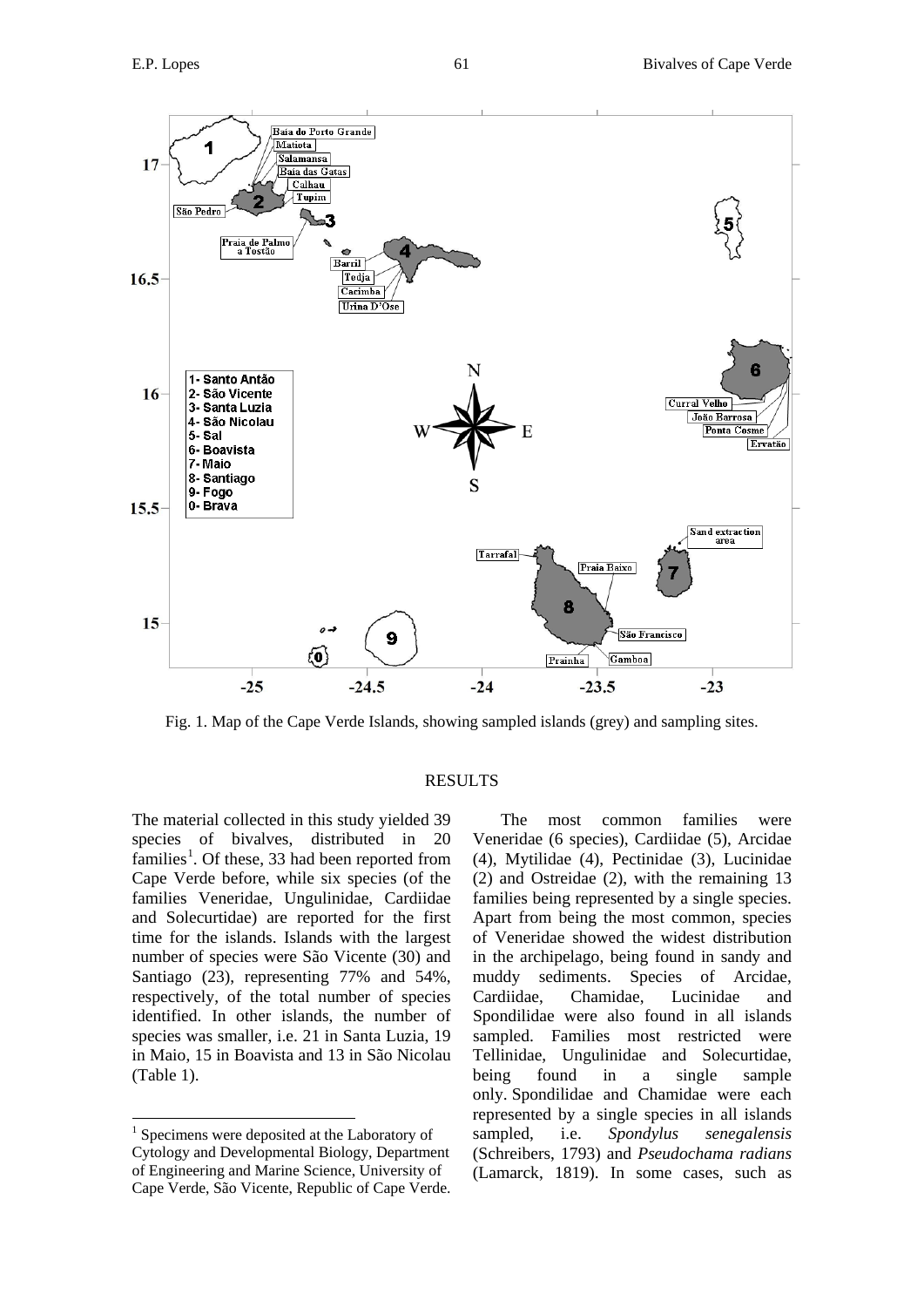specimens of Anomiidae and *Lithophaga* (Mytilidae), identification at the species level was not possible.

Except for the families Mytilidae, Ostreidae and Pinnidae, which were better represented in areas of hard substrate and in coral communities, most species were collected in areas of soft substrate (sand or mud) with little depth and strong hydrodynamics. In the present study, a total of 53 species level taxa (including those not specifically identified) of marine bivalves were collected in the Cape Verde archipelago (Appendix 2).

Six species not previously reported from the Cape Verde Islands were found, i.e. *Irus irus* (Linnaeus, 1758), *Venus declivis* Sowerby, 1853 and *Timoclea ovata* (Pennant, 1777) (Veneridae), *Diplodonta rotundata* (Montagu, 1803) (Ungulinidae), *Plagiocardium papillosum* (Poli, 1795) (Cardiidae) and *Tagelus adansoni* (Bosc, 1801) (Solecurtidae) (Appendix 1). The presence of *Corbicula fluminea* (O.F. Müller, 1774) (Corbiculoidae ) in samples from São Vicente and Maio is also worth mentioning.

|                          | Number of species per island |             |                         |                         |          |                   |
|--------------------------|------------------------------|-------------|-------------------------|-------------------------|----------|-------------------|
|                          | São Vicente                  | Santa Luzia | São Nicolau             | Boavista                | Maio     | Santiago          |
| <b>ANOMIIDAE</b>         | 1                            | 1           | $\Omega$                | $\Omega$                | $\theta$ |                   |
| <b>ARCIDAE</b>           | 3                            | 2           | 2                       | 2                       | 4        | 3                 |
| <b>CARDIIDAE</b>         | 3                            | 2           | 2                       | 2                       | 2        | 2                 |
| <b>CARDITIDAE</b>        |                              |             | $\Omega$                | $\Omega$                | $\Omega$ |                   |
| <b>CHAMIDAE</b>          |                              |             |                         |                         | 1        |                   |
| <b>CORBICULOIDAE</b>     |                              | $\Omega$    | $\Omega$                | $\Omega$                | 1        | $\mathbf{\Omega}$ |
| <b>GLYCYMERIDIDAE</b>    |                              |             | 0                       |                         | 1        |                   |
| <b>ISOGNOMONIDAE</b>     |                              |             |                         |                         | 0        |                   |
| <b>LUCINIDAE</b>         | 2                            |             |                         | 2                       | 1        | 2                 |
| <b>MACTRIDAE</b>         |                              |             | 0                       | 1                       | 1        |                   |
| <b>MYTILIDAE</b>         | 3                            |             |                         | 2                       | 0        |                   |
| <b>NOETIIDAE</b>         |                              |             |                         | $\Omega$                | 1        |                   |
| <b>OSTREIDAE</b>         | $\mathcal{L}$                |             |                         | 0                       |          | 2                 |
| <b>PECTINIDAE</b>        | $\mathfrak{D}$               | 2           |                         | 0                       | 1        | 0                 |
| <b>PINNIDAE</b>          |                              |             |                         |                         | 0        |                   |
| <b>SOLECURTIDAE</b>      | 0                            | 0           | 0                       | 0                       | $\Omega$ |                   |
| SPONDYLIDAE              |                              |             |                         |                         |          |                   |
| <b>TELLINIDAE</b>        |                              | 0           | $\Omega$                | 0                       | $\Omega$ |                   |
| <b>UNGULINIDAE</b>       | 0                            | $\Omega$    | $\Omega$                | $\Omega$                | $\Omega$ |                   |
| <b>VENERIDAE</b>         | 4                            | 3           | $\Omega$                |                         | 4        |                   |
| Number of species        | 30                           | 21          | 13                      | 15                      | 19       | 22                |
| Number of sampling sites | 7                            | 1           | $\overline{\mathbf{4}}$ | $\overline{\mathbf{4}}$ | 1        | 5                 |

Table 1. Number of species per island identified in this study.

#### DISCUSSION

Results show a larger number of species in São Vicente and Santiago, which may be due to the larger number of sampling sites in these two islands. Although fewer sites were sampled there (4.5% of total), Maio yielded a

wide variety of species (19). This island has an extensive continental shelf, with small depths, sandy bays and mudflats that support high species diversity (cf. Bravo de Laguna 1985, Almada 1993). The same applies to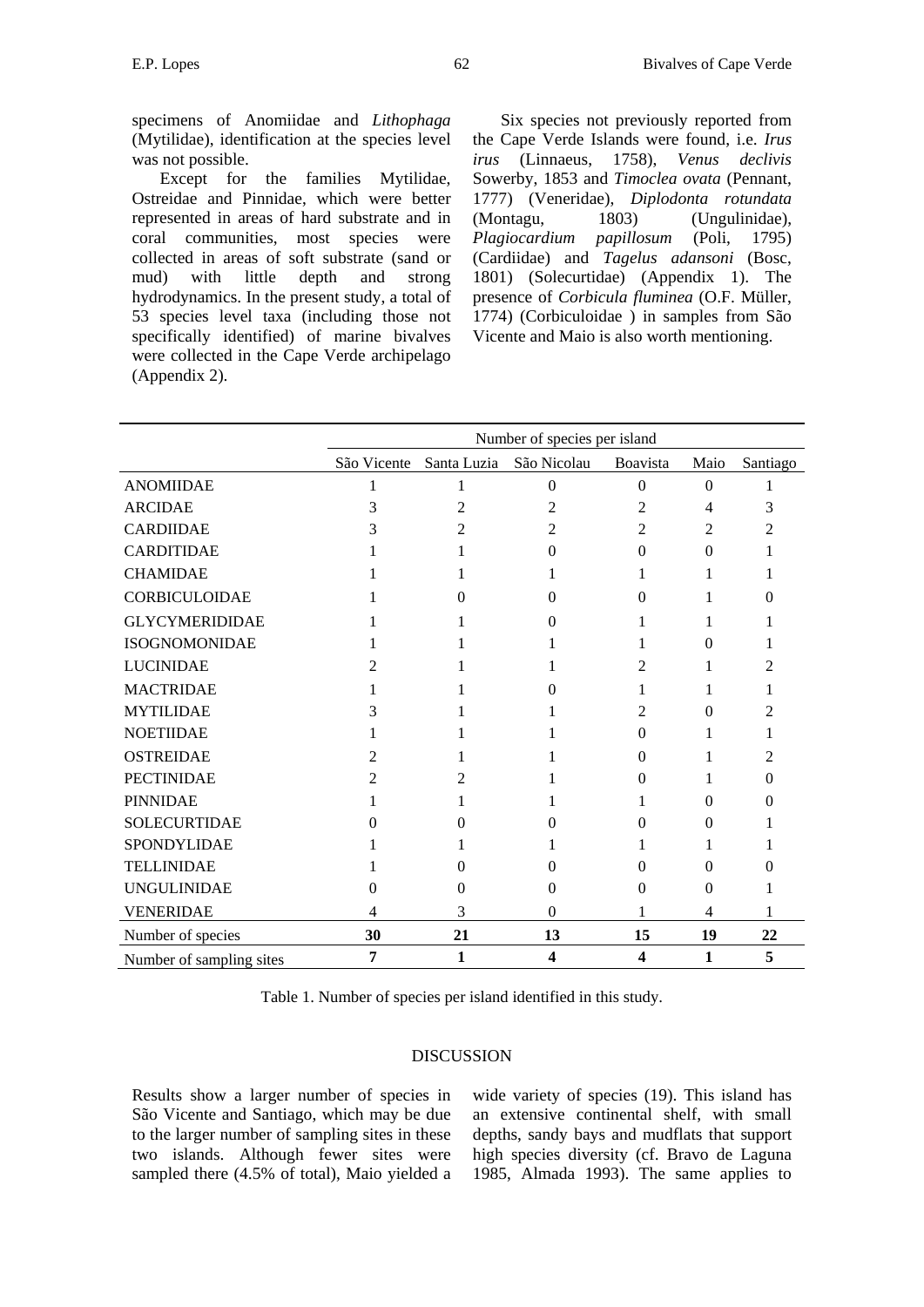Boavista (18% of the total number of sampling sites), where 15 species were identified.

On São Nicolau, a relatively low number of species (13) was obtained. This may be related to the fact that the sampled beaches in São Nicolau contained little sand or mud, without suitable habitats for a number of mollusk species (Guerreiro & Reiner 2000). Beaches on São Nicolau are heavily affected by the collecting of sand for construction, which has led to the degradation of coastal habitats. In contrast, Santa Luzia – with only a single sampling point – shows a considerable diversity of bivalves (21, i.e. 54% of the total number of species). The absence of anthropogenic factors, such as harvesting of species, marine pollution and the fact that the island is uninhabited, may be the reason for this abundance and species diversity.

The families with the largest number of species (Cardiidae and Veneridae) were collected in areas of soft substrate. This is in agreement with the lifestyle of these organisms, which are mostly burying filterfeeders that seek refuge in sand or mud bottoms (Ruppert *et al.* 2005).

The species reported here for the first time for the Cape Verde Islands are distributed throughout the North Atlantic, Mediterranean and along the West African coast (Fischer *et al.* 1981, 1987, 1990, Lloris & Rucabado 1998, Leal 2002). It can be hypothesized that the occurrence of these species in Cape Verde is a result of larval transport (meroplankton, temporary plankton) by ocean currents, especially the cool Canary current, which extends from the North Atlantic to the Cape Verde Islands.

Another species collected – *Corbicula fluminea*, known as the 'Asian clam' – is distributed from North America south to Brazil and in Europe and Asia (Poppe & Goto 1993, Abbott & Dance 1998). This

species is characteristic of fresh and brackish waters and estuaries and was not previously reported from West Africa. It is an expansive exotic when introduced in freshwater (Nobre 1940). It is used as an *in situ* biomarker in environmental monitoring studies regarding competition for space with other species (Mersch *et al.* 1996). Since there were several shells of this species in the samples, but none with the shellfish present dead or alive, they were probably introduced by man (Ruiz *et al*. 2000). *Corbicula fluminea* can have reached the Cape Verde Islands by way of ballast water, being discarded by Chinese sailors (who consume them) or by ocean currents, although the latter is rather unlikely because of the large distance they would have to travel. Any of these possibilities should be viewed with caution and evaluated in future studies.

Taxonomy of some species in Appendix 2 diverges from that employed by previous authors, e.g. *Arcopsis afra*, previously included in Arcidae as *Arca afra* Gmelin, 1791 by Guerreiro & Reiner (2000), but now placed in Noetiidae as *Arcopsis afra* (Gmelin, 1791). Other changes in taxonomy have occurred as a result of improved data communication between researchers and the advance of new technologies used in the description, identification and classification of species.

Because of uncertainties in species identification, the present study should be considered as preliminary. As these taxa do not reach high biomass values, cannot be exploited and collection of specimens is more casual than intentional, few studies have been carried out. The material collected in this study forms the basis of a reference collection to be used in future studies on the identification, distribution and taxonomy of bivalves in the Cape Verde Islands.

# ACKNOWLEDGEMENTS

I wish to thank colleagues and staff of the Department of Engineering and Marine Science, University of Cape Verde, Mindelo, for their support. Comments by Rudo von Cosel, Regina Cunha and Robert Moolenbeek greatly improved the manuscript.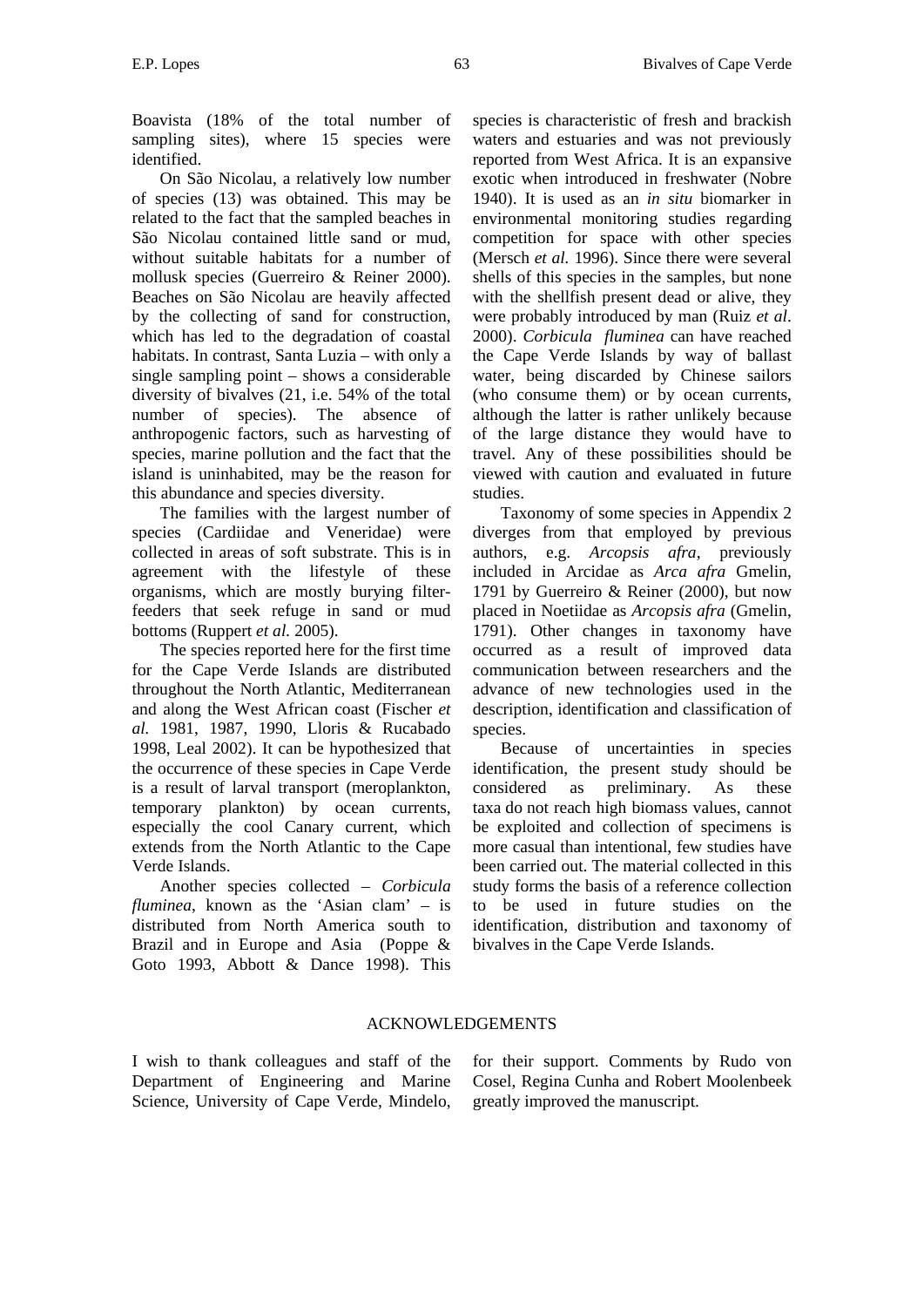#### REFERENCES

- Abbott, R.T. & S.P. Dance, 1998. Compendium of seashells. A full-color guide to more than 4200 of the world's marine shells. Odyssey, El Cajon. 411 pp.
- Almada, E.O., 1993. Caracterização oceanológica das zonas de pesca da Z.E.E. do arquipélago de Cabo Verde. Unpublished report, Instituto Nacional de Desenvolvimento das Pescas, Mindelo. 27 pp.
- Almada, E. & J.A. Lopes, 1998. A diversidade biológica de Cabo Verde. Análise e hierarquização das pressões humanas sobre a DB marinha e identificação das prioridades para a sua conservação e utilização sustentável. Unpublished report, Direcção Geral do Ambiente, Praia. 64 pp.
- Bravo de Laguna, J., 1985. Plates-formes insulaires et zone économique exclusive à la République du Cap-Vert. Projet pour le renforcement du Secrétariat d'Etat aux Pêche du Cap-Vert, CVI/82/003/Rapport Technique 6: 1-28. PNUD/FAO, Praia.
- Fischer, W, G. Bianchi & W.B. Scott, 1981. FAO species identification sheets for fishery purposes. Eastern Central Atlantic; fishing area 34, 47 (in part), Vol. 1-7. Department of Fisheries and Oceans of Canada & Food and Agriculture Organization of the United Nations, Ottawa.
- Fischer, W., M.L. Bauchot & M. Schneider, 1987. Fiches FAO d'identification des espèces pour les besoins de la pêche (révision 1). Méditerranée et Mer noire. Zone de pêche 37, Vol. 1. Végétaux et Invertébrés (Projet GCP/INT/422/EEC). FAO, Rome. 760 pp.
- Fischer, W., I. Sousa, C.S.A. de Freitas, J.M. Poutiers, W. Schneider, T.C. Borges, J.P. Féral & A. Massinga, 1990. Fichas FAO de identificação de espécies para actividades de pesca. Guia de campo das espécies comerciais marinhas e de águas salobras de Moçambique. PNUD/FAO MOZ/86/030. FAO, Rome. 424 pp.
- Guerreiro, A.E. & F. Reiner, 2000. Moluscos marinhos da ilha de São Vicente (arquipélago de Cabo Verde). Câmara Municipal de Oeiras, Oeiras. 279 pp.
- Lloris, D. & J. Rucabado, 1998. Guide FAO d'identification des espèces pour les besoins de la pêche. Guide d'identification des Ressources Marines Vivantes du Maroc. FAO, Rome. 263 pp.
- Leal, J.H., 2002. Bivalves. Pp. 26–98 in: K.E. Carpenter (ed.), The living marine resources of the Western Central Atlantic, Vol. 1. FAO Species Identification Guide No. 5. FAO, Rome.
- Mersch, J., P. Wagner & J.C. Pihan, 1996. Copper in indigenous and transplanted Zebra Mussels in relation to changing water concentrations and body weight. Environmental Toxicology and Chemistry 15: 886-893.
- Nobre, A., 1940. Fauna malacológica de Portugal, Vol. 1. Moluscos marinhos e das águas salobras. Companhia Editora do Minho, Barcelos. 806 pp.
- Poppe, G.T. & Y. Goto, 1993. European seashells, Vol. 2. Scaphopoda, Bivalvia, Cephalopoda. Verlag Christa Hemmen, Wiesbaden. 221 pp.
- Rolán, E.M., 2005. Malacológical fauna from the Cape Verde Archipelago, Part 1. Conchbooks, Vigo. 455 pp.
- Ruiz, G.M., T.K. Rawlings, F.C. Dobbs, L.A. Drake, T. Mullady, A. Huq & R.R. Colwell, 2000. Invasion biology: global spread of microorganisms by ships. Nature 408: 49-50.
- Ruppert, E.E., S. Fox & R.D. Barnes, 2005. Zoologia dos Invertebrados.  $7<sup>th</sup>$  edition. Editora Roca, São Paulo. 1145 pp.
- Saldanha, L., 1997. Fauna Submarina Atlântica. 3rd edition. Publicações Europa-América, Sintra. 364 pp.
- Schneider, W., 1992. FAO species identification sheets for fishery purposes. Field guide to the commercial marine resources of the Gulf of Guinea. FAO, Rome. 268 pp.
- SEPA, 2001. Segundo relatório nacional sobre a biodiversidade em Cabo Verde. Unpublished report, Ministério da Agricultura e Pescas, Praia. 128 pp.
- Silva, J.A. & G. Mantalverne, 1980. Iniciação á colecção de conchas. Editora Presença, Lisbon. 108 pp.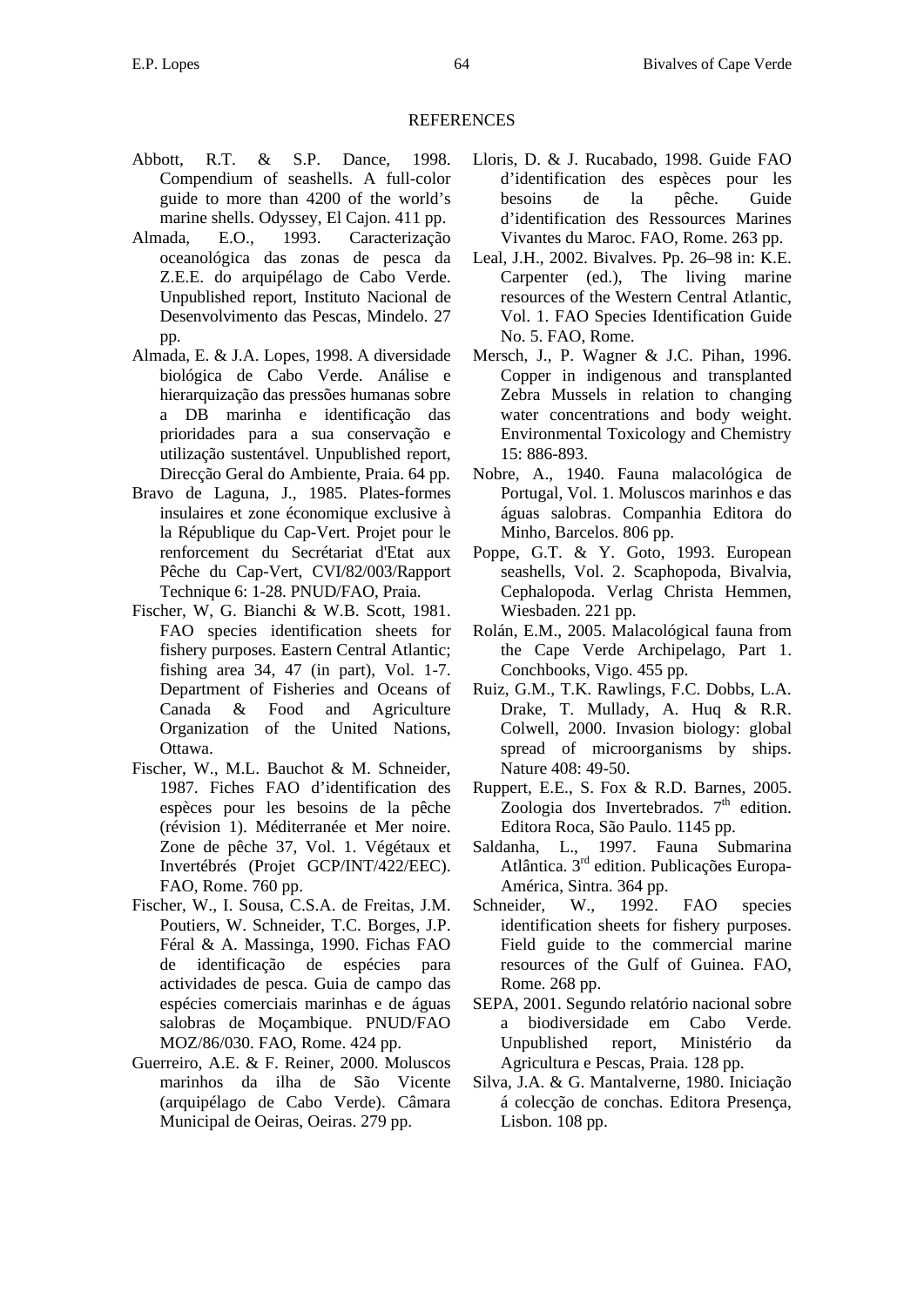APPENDIX 1. Photographs of bivalve species not reported previously from the Cape Verde Islands.



*Irus irus* (Linnaeus, 1758) (L - 12mm)



*Venus declivis* Sowerby, 1853 (L - 30mm)



*Timoclea ovata* (Pennant, 1777) (L - 7mm)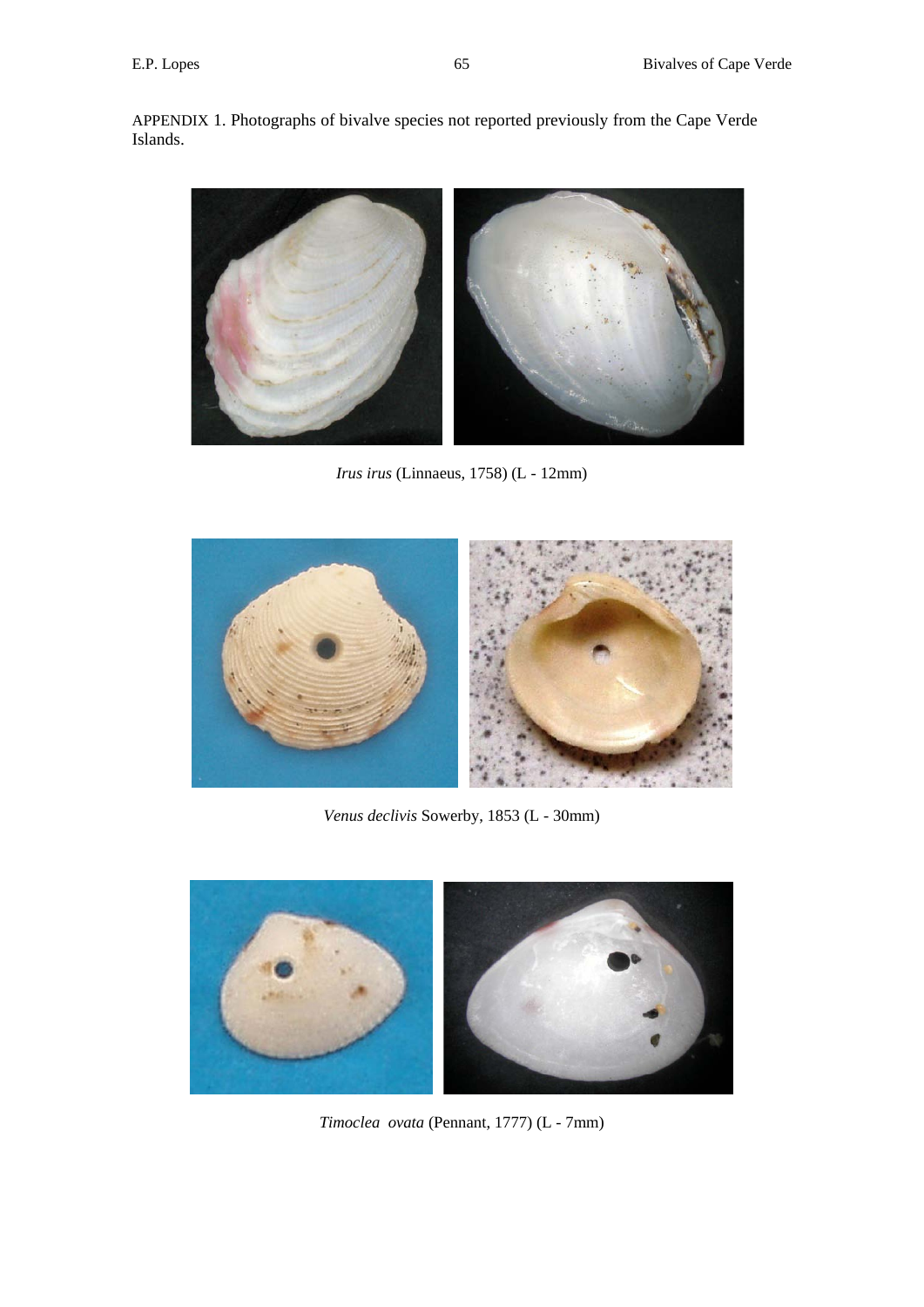

*Diplodonta rotundata* (Montagu, 1803) (L - 20mm)



*Plagiocardium papillosum* (Poli, 1795) (L - 5mm)



*Tagelus adansoni* (Bosc, 1801) (L - 60mm)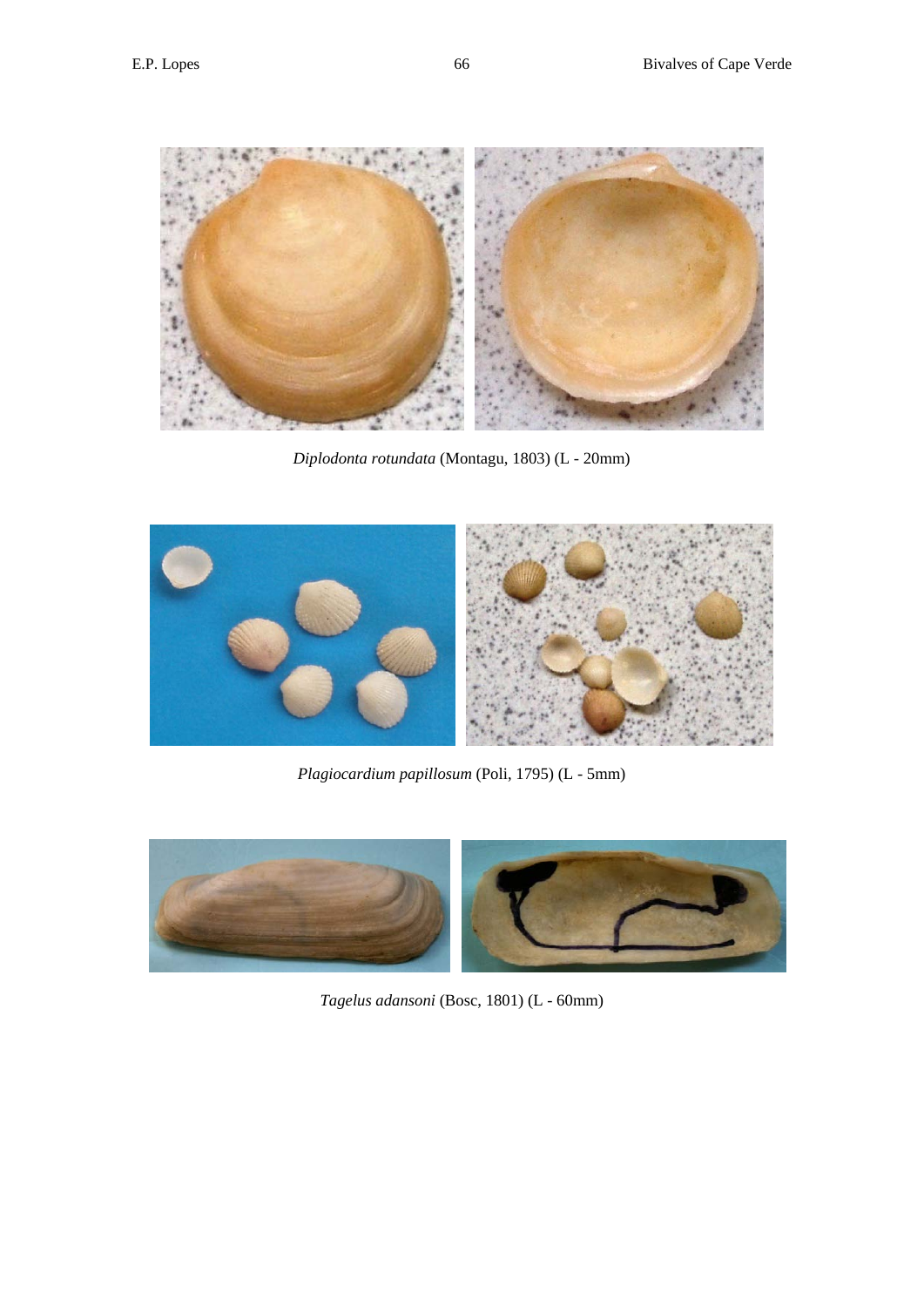APPENDIX 2. Bivalves recorded in the Cape Verde Islands, based on this study and data in Silva & Mantalverne (1980), Saldanha (1997), Abbott & Dance (1998), Guerreiro & Reiner (2000) and Leal  $(2002)$ . CS = current study; numbers indicate islands where specimens were collected (see Fig. 1).

# Class BIVALVIA Linnaeus, 1758

- Subclass PROTOBRANCHIA Pelseneer, 1889
	- ⇒ Order SOLEMYOIDA Dall, 1889
		- Superfamily SOLEMYOIDEA J.E. Gray, 1857
			- ∗ Family SOLEMYIDAE J.E. Gray, 1857
				- ♦ *Solemya togata* (Poli, 1795)
- Subclass PTEROMORPHIA Beurlen, 1944
	- ⇒ Order ARCOIDA Stoliczka, 1871
		- Superfamily ARCOIDEA, Lamarck, 1818
			- ∗ Family ARCIDAE Lamarck, 1818
				- o Subfamily ARCINAE Lamarck, 1818
					- ♦ *Arca bouvieri* P. Fischer, 1874 (CS 2,3,4,6,7,8)
					- ♦ *Arca noae* Linnaeus, 1758 (CS 2,3,4,7,8)
					- ♦ *Anadara geissei* Dunker *in* Kobelt, 1891 (CS 2,7,8)
					- ♦ *Senilia senilis* (Linnaeus, 1758) (CS 6,7,8)
			- ∗ Family NOETIIDAE Stewart, 1930
				- ♦ *Arcopsis afra* (Gmelin, 1791) (CS 2,3,4,7,8)
			- ∗ Family GLYCYMERIDIDAE Newton, 1922
				- o Subfamily GLYCYMERIDINAE Newton, 1922
					- ♦ *Glycymeris formosus* (Reeve, 1843) (CS 2,3,6,7,8)
	- ⇒ Order MYTILOIDA Ferussac, 1922
		- Superfamily MYTILOIDEA Rafinesque, 1815
			- ∗ Family MYTILIDAE Rafinesque, 1815
				- o Subfamily MYTILINAE Rafinesque, 1815
					- ♦ *Brachidontes puniceus* (Gmelin, 1791) (CS 2,3,4,6,8)
					- ♦ *Perna perna* (Linnaeus, 1758) (CS 2)
					- ♦ *Mytilus* cf. *galloprovincialis* Lamarck, 1819 (CS 2)
					- ♦ *Lithophaga* sp*.* (CS 6)
				- o Subfamily CRENELLINAE H. & A. Adams, 1857
					- ♦ *Musculus subpictus* (Cantraine, 1835)
				- o Subfamily MODIOLINAE Keen, 1958
					- ♦ *Arcuatula elegans* J.E. Gray, 1828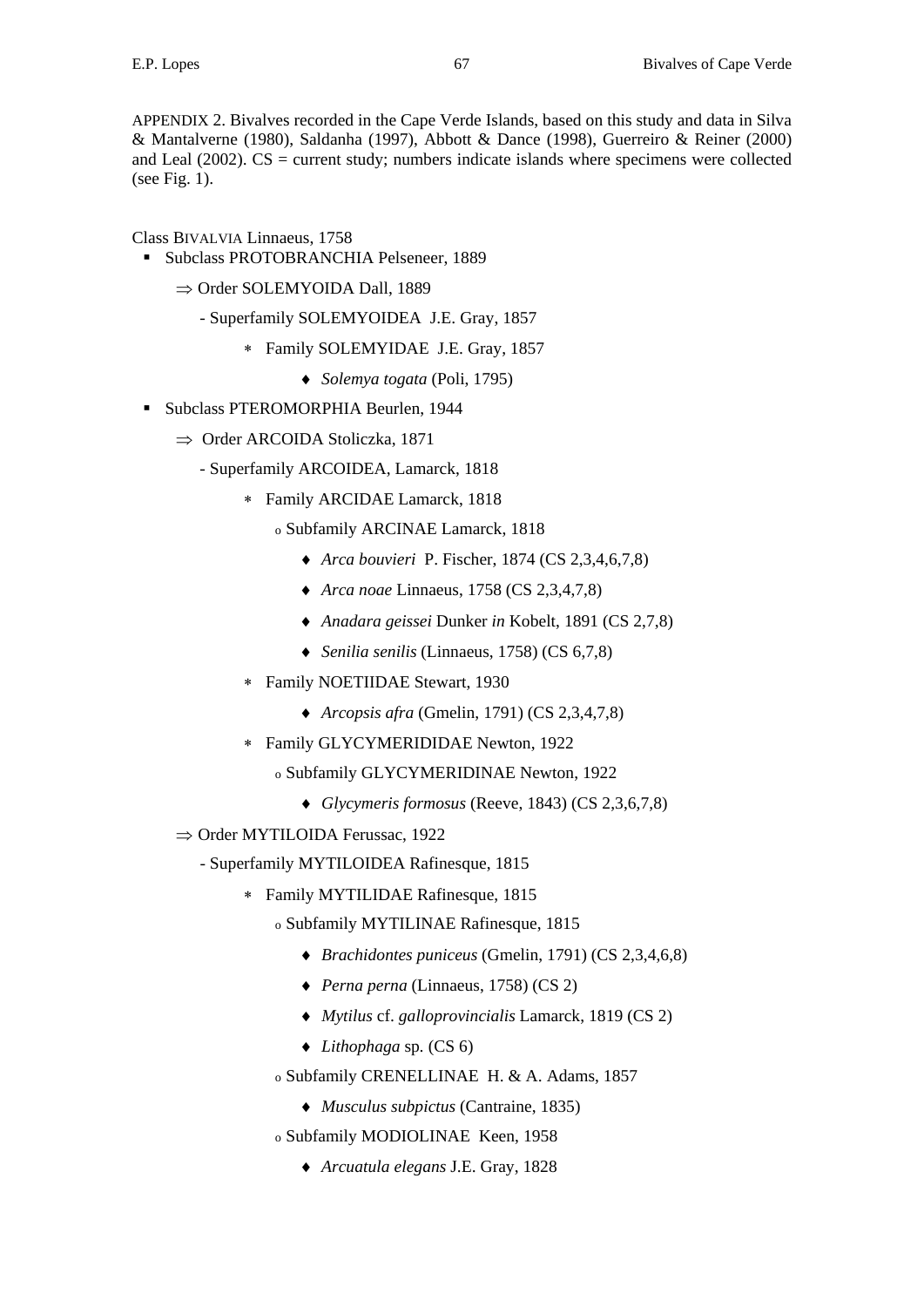- ♦ *Modiolus lulat* (Dautzenberg*,* 1891)
- ♦ *Modiolus verdensis* Cosel, 1995
- Superfamily PINNOIDEA Leach, 1819
	- ∗ Family PINNIDAE Leach, 1819
		- ♦ *Pinna rudis* Linnaeus 1758 (CS 2,3,4)
		- ♦ *Atrina chautardi* Nicklès, 1953
- Order PTERIOIDA Newell, 1965
- $\Rightarrow$  Superfamily PTERIOIDEA J.E. Gray, 1847
	- Suborder PTERIINA Newell, 1965
		- ∗ Family ISOGNOMONIDAE
			- ♦ *Isognomon dunkeri* (P. Fisher, 1881) (CS 2,3,4,6,8)
	- Superfamily PECTINOIDEA Rafinesque, 1815
		- ∗ Family PECTINIDAE Rafinesque, 1815
			- o Subfamily PECTININAE Rafinesque, 1815
				- ♦ *Pecten keppelianus* Sowerby, 1905 (CS 2,3,7)
				- ♦ *Aequipecten commutatus* (Monterosato, 1875)
			- o Subfamily CHLAMYDINAE Korobkov, 1971
				- ♦ *Crassadoma multistriata* (Poli, 1795) (CS 4)
				- ♦ *Nodipecten corallinoides* (d'Orbigny, 1834) (CS 2,3)
				- ♦ *Manupecten pesfelis* (Linnaeus, 1758)
				- ♦ *Argopecten flabellum* (Gmelin, 1791)
		- ∗ Family SPONDYLIDAE J.E. Gray, 1826
			- ♦ *Spondylus senegalensis* (Schreibers, 1793) (CS 2,3,4,6,7,8)
	- Superfamily ANOMIOIDEA
		- ∗ Family ANOMIIDAE
- ⇒ Order OSTREOIDA Ferussac, 1922
- Suborder OSTREINA Ferussac, 1922
	- Superfamily OSTREOIDEA Rafinesque, 1815
		- ∗ Family OSTREIDAE Rafinesque, 1815
			- o Subfamily OSTREINAE Rafinesque, 1815
				- ♦ *Ostrea bicolor* (Hanley, 1845) (CS 2,3,4,7,8)
				- ♦ *Dendrostrea folium* (Linnaeus, 1758) (CS 2,8)
- **Subclass HETERODONTA Neumayr, 1884** 
	- $\Rightarrow$  Order VENEROIDA H. & A. Adams, 1857
		- Superfamily LUCINOIDEA Fleming, 1828
			- ∗ Family LUCINIDAE Fleming, 1828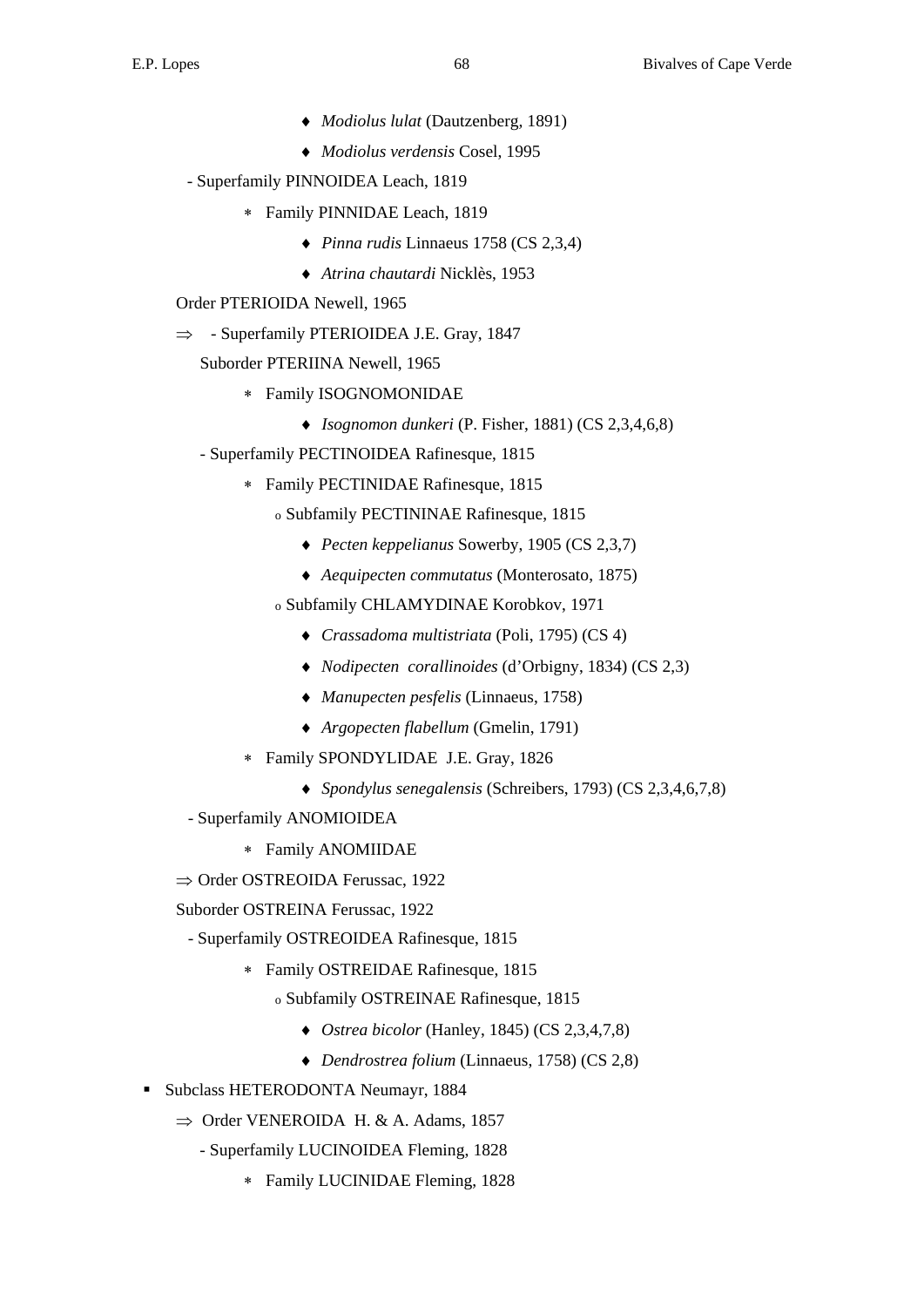- o Subfamily LUCININAE Fleming, 1828
	- ♦ *Ctena eburnea* (Gmelin, 1791) (CS 2,3,4,6,7,8)
	- ♦ *Linga adansoni* (d'Orbigny, 1839) (CS 2,6,7)
- Family UNGULINIDAE Fleming, 1828
	- ♦ *Diplodonta rotundata* (Montagu, 1803) (CS 8)
- Superfamily CHAMOIDEA Blainville, 1825
	- ∗ Family CHAMIDAE Blainville, 1825
		- ♦ *Pseudochama radians* (Lamarck, 1819) (CS 2,3,4,6,7,8)
- Superfamily CARDIOIDEA Lamarck, 1809
	- ∗ Family CARDIIDAE Lamarck, 1809
		- o Subfamily LAEVICARDIINAE Keen, 1936
			- ♦ *Laevicardium crassum* (Gmelin, 1791) (CS 2,3)
		- o Subfamily PROTOCARDIINAE
			- ♦ *Lyrocardium aeolicum* (Born, 1780) (CS 2,3,4,6,7)
		- o Subfamily TRACHYCARDIINAE Stewart, 1930
			- ♦ *Papyridea lata* (Born, 1778) (CS 2,4,6)
			- ♦ *Plagiocardium papillosum* (Poli, 1795) (CS 8)
			- ♦ *Acanthocardia* sp. (CS 7,8)
- Superfamily CARDITOIDEA Fleming, 1928
	- ∗ Family CARDITIDAE Fleming, 1928
		- ♦ *Cardita calyculata* (Linnaeus, 1758) (CS 2,3,8)
- Superfamily MACTROIDEA Lamarck, 1809
	- ∗ Family MACTRIDAE Lamarck, 1809
		- o Subfamily MACTRINAE Lamarck, 1809
			- ♦ *Mactra glabrata* (Linnaeus, 1758) (CS 2,3,6,7,8)
		- o Subfamily LUTRARIINAE H. & A. Adams, 1856
			- ♦ *Lutraria senegalensis* J.E. Gray, 1837
- Superfamily TELLINOIDEA Blainville, 1814
	- ∗ Family TELLINIDAE Blainville, 1814
		- o Subfamily TELLININAE Blainville, 1814
			- ♦ *Tellina planata* Linnaeus, 1758 (CS 2)
			- ♦ *Arcopagia* cf. *crassa* Pennant, 1777
	- ∗ Family DONACIDAE Fleming, 1828
		- ♦ *Donax verdensis* Cosel, 1995
	- ∗ Family SOLECURTIDAE d'Orbigny, 1846
		- ♦ *Tagelus adansoni* (Bosc, 1801) (CS 8)